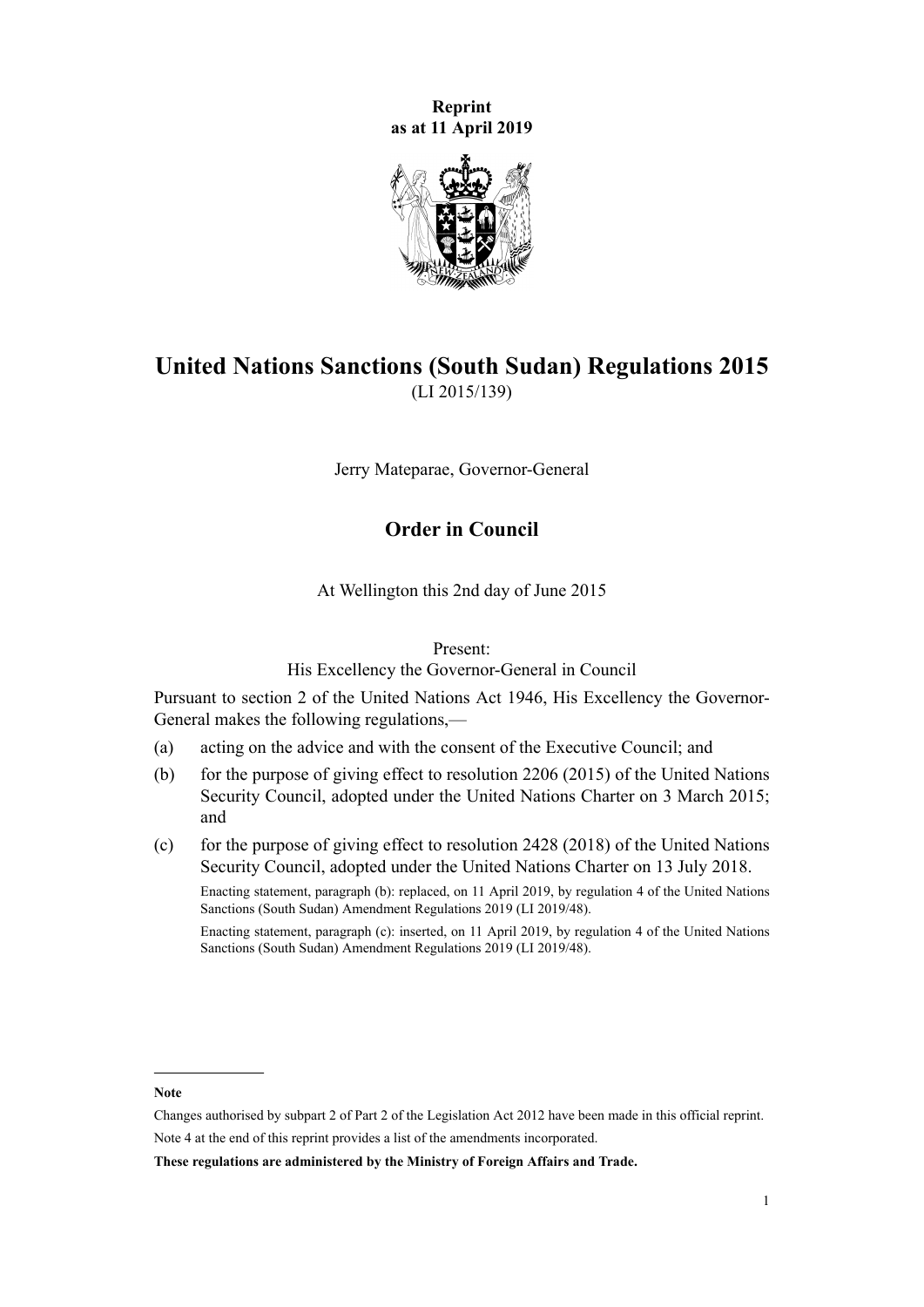| <b>United Nations Sanctions (South Sudan) Regulations</b> |  |
|-----------------------------------------------------------|--|
| 2015                                                      |  |

# **Contents**

|                |                                                                                 | Page          |
|----------------|---------------------------------------------------------------------------------|---------------|
| $\mathbf{1}$   | Title                                                                           | 2             |
| $\overline{c}$ | Commencement                                                                    |               |
| 3              | Interpretation                                                                  | $\frac{2}{2}$ |
|                | Entry and transit of designated persons                                         |               |
| 4              | Prohibition on designated persons entering or transiting through<br>New Zealand | 5             |
|                | Property of designated persons                                                  |               |
| 5              | Prohibition on dealing with property of designated persons                      | 5             |
| 6              | Prohibition on sending property to designated persons                           | 6             |
|                | Minister's consent in relation to property of designated persons                |               |
| 7              | Minister may consent to activity prohibited by regulation $5(1)$ or<br>6(1)     | 6             |
|                | Arms                                                                            |               |
| 7A             | Exporting arms to South Sudan                                                   | 7             |
| 7B             | Loading arms onto craft                                                         | $\tau$        |
| 7C             | Customs may refuse certificate of clearance                                     | $\,8\,$       |
| 7D             | Application of Customs and Excise Act 2018                                      | $\,$ $\,$     |
| 7E             | Dealing with arms                                                               | $8\,$         |
| 7F             | Carrying arms on New Zealand craft                                              | $\,8\,$       |
| 7G             | Providing assistance or training                                                | 9             |
|                | Miscellaneous provisions                                                        |               |
| 8              | Offences                                                                        | 10            |
| 9              | Attorney-General's consent and certificate in certain cases                     | 10            |

# **Regulations**

# **1 Title**

These regulations are the United Nations Sanctions (South Sudan) Regulations 2015.

# **2 Commencement**

These regulations come into force on 2 July 2015.

# **3 Interpretation**

(1) In these regulations, unless the context otherwise requires,—

**agent of a designated person** means—

(a) any person who acts on behalf of, or at the direction of  $\frac{1}{2}$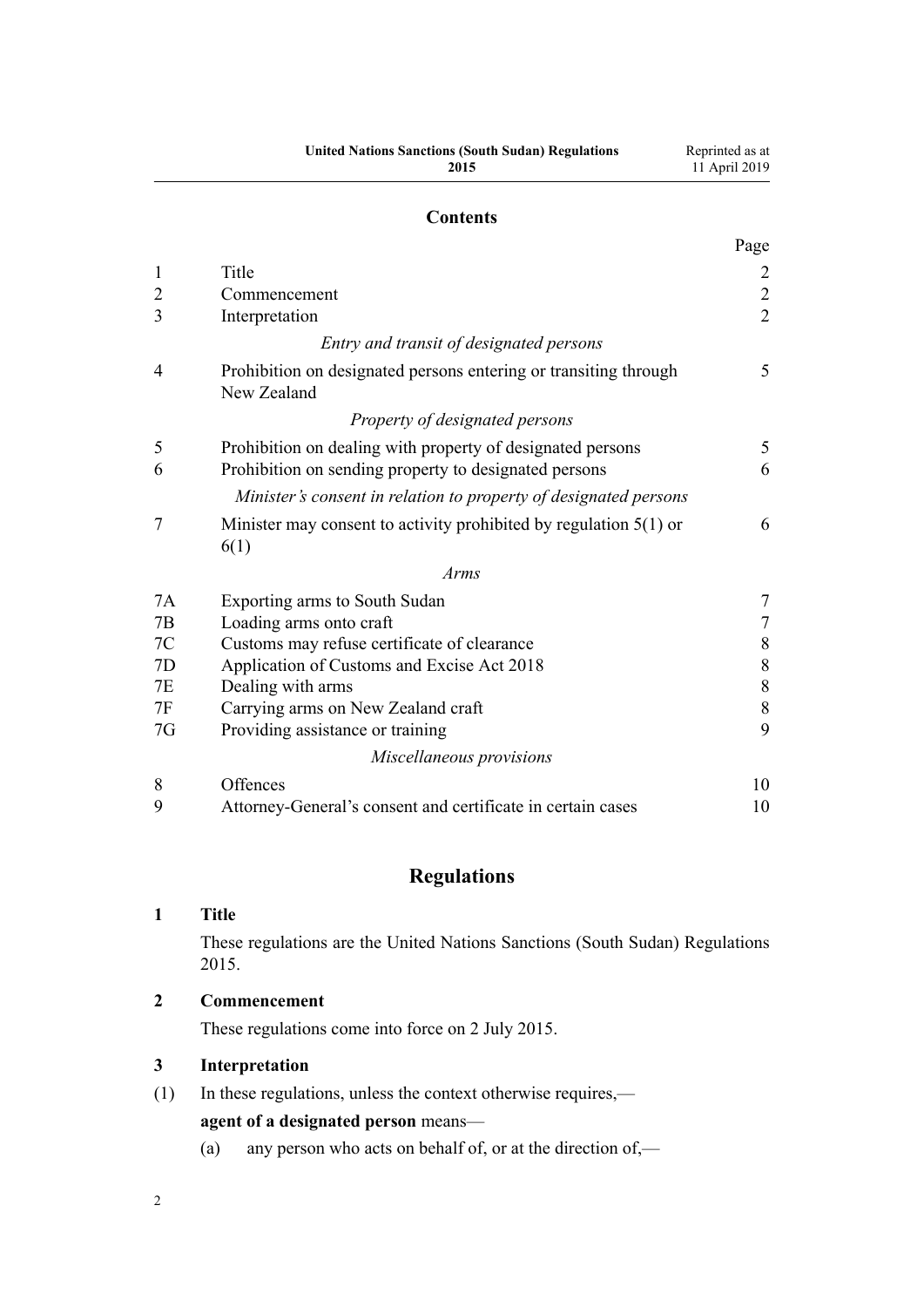- (i) a designated person; or
- (ii) another person who, directly or indirectly, acts on behalf of the designated person; or
- (b) any entity owned or controlled by a designated person or by a person described in paragraph (a)

**arms** includes—

- (a) any type of related materiel (for example, weapons, ammunition, military vehicles and equipment, and paramilitary equipment); and
- (b) spare parts for any arms or related materiel specified in paragraph (a)

**certificate of clearance** means a certificate of clearance granted under the [Cus](http://legislation.govt.nz/pdflink.aspx?id=DLM7038920)[toms and Excise Act 2018](http://legislation.govt.nz/pdflink.aspx?id=DLM7038920)

**charterer**, in relation to a craft, includes a person acting as the agent of the charterer of the craft

**Committee** means the Committee established by paragraph 16 of resolution 2206

**craft** has the same meaning as in [section 5\(1\)](http://legislation.govt.nz/pdflink.aspx?id=DLM7038971) of the Customs and Excise Act 2018

**Customs** means the New Zealand Customs Service

**Customs officer** has the same meaning as in [section 5\(1\)](http://legislation.govt.nz/pdflink.aspx?id=DLM7038971) of the Customs and Excise Act 2018

**designated person** means an individual or entity designated by the Committee or the Security Council of the United Nations as one to whom or to which the measures set out in resolution 2206 apply

**Minister** means the Minister of Foreign Affairs

**New Zealand** includes Tokelau

**New Zealand chartered craft** means a craft that is not a New Zealand registered craft but is chartered to a New Zealand citizen or an entity incorporated or constituted under the law of New Zealand

**New Zealand craft** means a New Zealand registered craft or a New Zealand chartered craft

**New Zealand registered craft**—

- (a) means a craft registered in New Zealand; and
- (b) includes, whether or not it is actually registered,—
	- (i) an aircraft required to be registered in New Zealand under the [Civil Aviation Act 1990;](http://legislation.govt.nz/pdflink.aspx?id=DLM214686) and
	- (ii) a ship required or entitled to be registered in New Zealand under the [Ship Registration Act 1992](http://legislation.govt.nz/pdflink.aspx?id=DLM275026)

**owner**, in relation to a craft, includes a person acting as the agent of the owner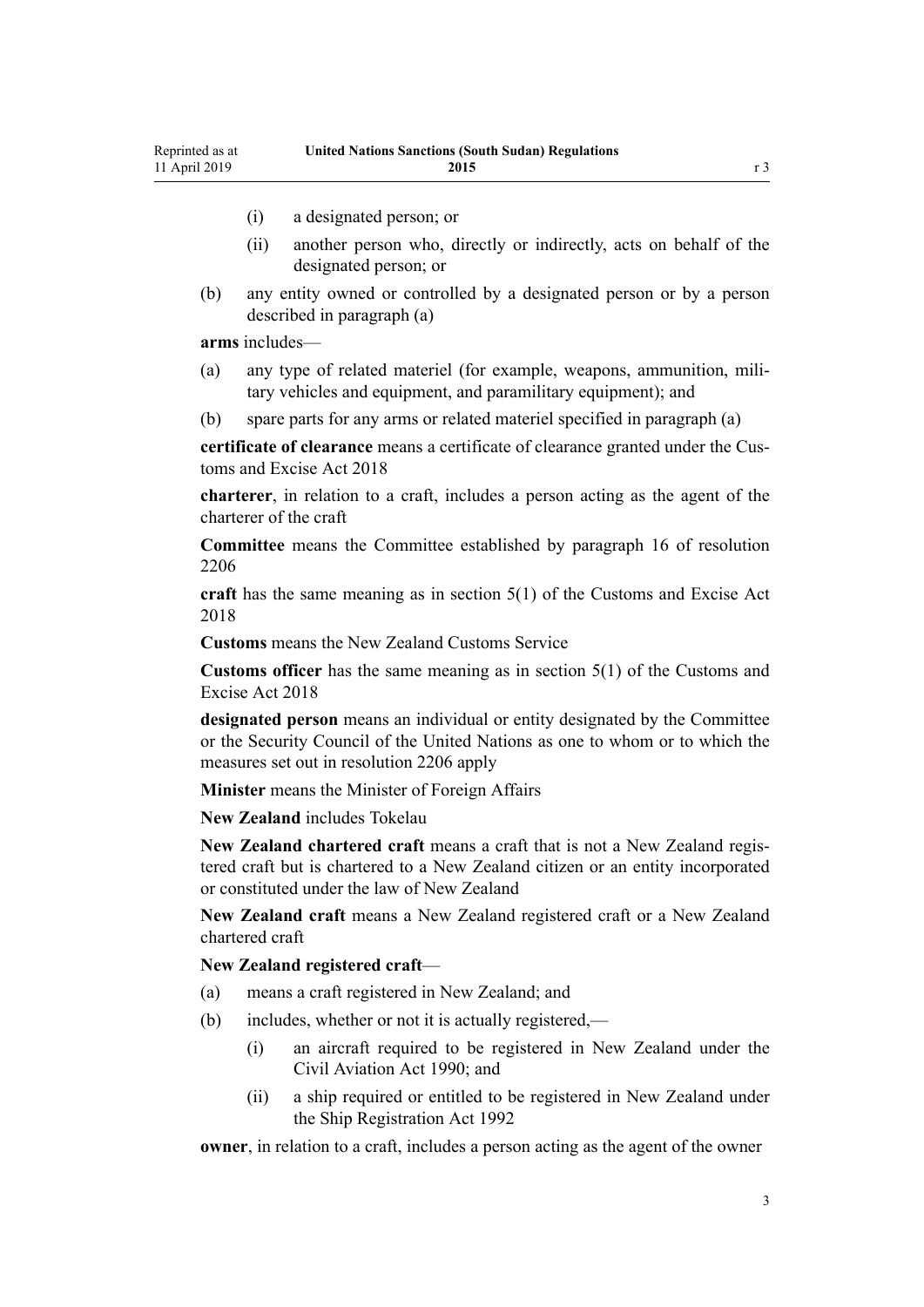#### **property**—

- (a) means everything that is capable of being owned, whether it is—
	- (i) real or personal property; and
	- (ii) tangible or intangible property; and
	- (iii) inside or outside New Zealand; and
- (b) includes a legal or an equitable estate or interest in property

**resolution 2206** means resolution 2206 (2015) of the United Nations Security Council, adopted on 3 March 2015

**resolution 2428** means resolution 2428 (2018) of the United Nations Security Council, adopted on 13 July 2018

**ship** has the same meaning as in [section 2\(1\)](http://legislation.govt.nz/pdflink.aspx?id=DLM275032) of the Ship Registration Act 1992.

- (2) The Minister may publish, in any manner the Minister thinks fit (for example, by notice in the *Gazette* or publication on the Internet, or both),—
	- (a) a list of designated persons; and
	- (b) any additions to, or deletions from, the list.

Regulation 3(1) **arms**: inserted, on 11 April 2019, by [regulation 5\(1\)](http://legislation.govt.nz/pdflink.aspx?id=LMS163596) of the United Nations Sanctions (South Sudan) Amendment Regulations 2019 (LI 2019/48).

Regulation 3(1) **certificate of clearance**: inserted, on 11 April 2019, by [regulation 5\(1\)](http://legislation.govt.nz/pdflink.aspx?id=LMS163596) of the United Nations Sanctions (South Sudan) Amendment Regulations 2019 (LI 2019/48).

Regulation 3(1) **charterer**: inserted, on 11 April 2019, by [regulation 5\(1\)](http://legislation.govt.nz/pdflink.aspx?id=LMS163596) of the United Nations Sanctions (South Sudan) Amendment Regulations 2019 (LI 2019/48).

Regulation 3(1) **craft**: inserted, on 11 April 2019, by [regulation 5\(1\)](http://legislation.govt.nz/pdflink.aspx?id=LMS163596) of the United Nations Sanctions (South Sudan) Amendment Regulations 2019 (LI 2019/48).

Regulation 3(1) **Customs**: inserted, on 11 April 2019, by [regulation 5\(1\)](http://legislation.govt.nz/pdflink.aspx?id=LMS163596) of the United Nations Sanctions (South Sudan) Amendment Regulations 2019 (LI 2019/48).

Regulation 3(1) **Customs officer**: inserted, on 11 April 2019, by [regulation 5\(1\)](http://legislation.govt.nz/pdflink.aspx?id=LMS163596) of the United Nations Sanctions (South Sudan) Amendment Regulations 2019 (LI 2019/48).

Regulation 3(1) **New Zealand chartered craft**: inserted, on 11 April 2019, by [regulation 5\(1\)](http://legislation.govt.nz/pdflink.aspx?id=LMS163596) of the United Nations Sanctions (South Sudan) Amendment Regulations 2019 (LI 2019/48).

Regulation 3(1) **New Zealand craft**: inserted, on 11 April 2019, by [regulation 5\(1\)](http://legislation.govt.nz/pdflink.aspx?id=LMS163596) of the United Nations Sanctions (South Sudan) Amendment Regulations 2019 (LI 2019/48).

Regulation 3(1) **New Zealand registered craft**: inserted, on 11 April 2019, by [regulation 5\(1\)](http://legislation.govt.nz/pdflink.aspx?id=LMS163596) of the United Nations Sanctions (South Sudan) Amendment Regulations 2019 (LI 2019/48).

Regulation 3(1) **owner**: inserted, on 11 April 2019, by [regulation 5\(1\)](http://legislation.govt.nz/pdflink.aspx?id=LMS163596) of the United Nations Sanctions (South Sudan) Amendment Regulations 2019 (LI 2019/48).

Regulation 3(1) **resolution 2206**: replaced, on 11 April 2019, by [regulation 5\(2\)](http://legislation.govt.nz/pdflink.aspx?id=LMS163596) of the United Nations Sanctions (South Sudan) Amendment Regulations 2019 (LI 2019/48).

Regulation 3(1) **resolution 2428**: inserted, on 11 April 2019, by [regulation 5\(1\)](http://legislation.govt.nz/pdflink.aspx?id=LMS163596) of the United Nations Sanctions (South Sudan) Amendment Regulations 2019 (LI 2019/48).

Regulation 3(1) **ship**: inserted, on 11 April 2019, by [regulation 5\(1\)](http://legislation.govt.nz/pdflink.aspx?id=LMS163596) of the United Nations Sanctions (South Sudan) Amendment Regulations 2019 (LI 2019/48).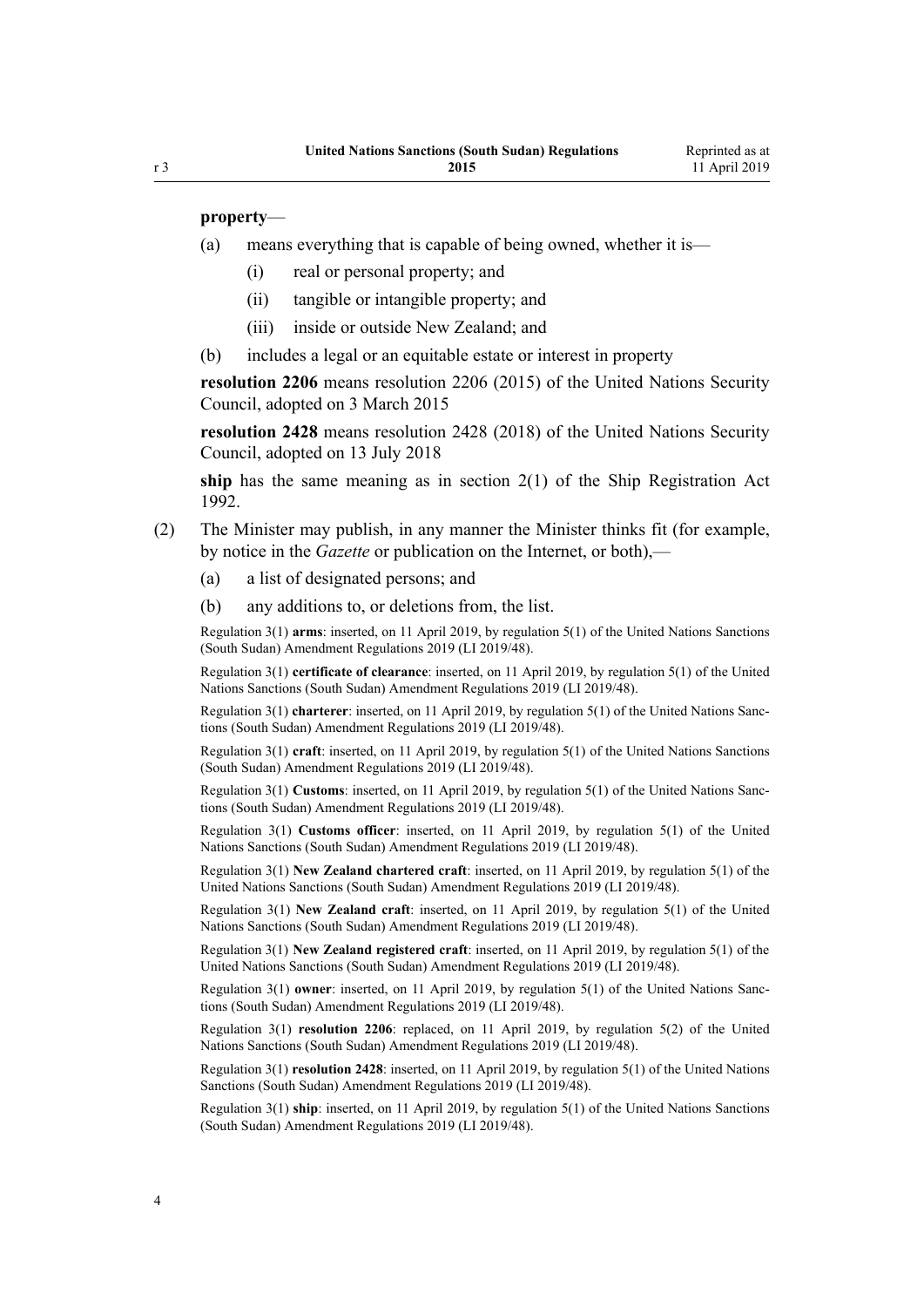# *Entry and transit of designated persons*

## <span id="page-4-0"></span>**4 Prohibition on designated persons entering or transiting through New Zealand**

- (1) A designated person must not enter New Zealand or transit through New Zealand.
- (2) Subclause (1) does not apply to a designated person who is a New Zealand citizen.
- (3) Subclause (1) does not apply so as to prevent a person from entering or transiting through New Zealand if—
	- (a) the Committee has determined that the entry or transit is justified on the grounds of humanitarian need, including religious obligation; or
	- (b) the entry or transit is necessary to give effect to a judicial process; or
	- (c) the Committee has determined that the entry or transit would further the objectives of resolution 2206.
- (4) A visa may be granted under the [Immigration Act 2009](http://legislation.govt.nz/pdflink.aspx?id=DLM1440300) to a designated person only on the advice of the Secretary of Foreign Affairs and Trade that the visa is consistent with subclauses (1) to (3).
- (5) This regulation operates in addition to the requirements of the [Immigration Act](http://legislation.govt.nz/pdflink.aspx?id=DLM1440300) [2009](http://legislation.govt.nz/pdflink.aspx?id=DLM1440300) and of any regulations made under that Act.

# *Property of designated persons*

## **5 Prohibition on dealing with property of designated persons**

- (1) No person may knowingly transfer, sell, assign, dispose of, pay for, or otherwise deal with any property located in New Zealand that is owned or controlled, directly or indirectly,—
	- (a) by a designated person; or
	- (b) by an agent of a designated person.
- (2) Subclause (1) does not apply if the Minister has consented to the dealing in accordance with [regulation 7](#page-5-0).
- (3) It is a defence to a prosecution under this regulation if the defendant proves that he or she dealt with the property in good faith—
	- (a) at a time when he or she did not know that the property was property of the kind specified in subclause (1); or
	- (b) for the purpose of, or in connection with, the enforcement or intended enforcement of these regulations.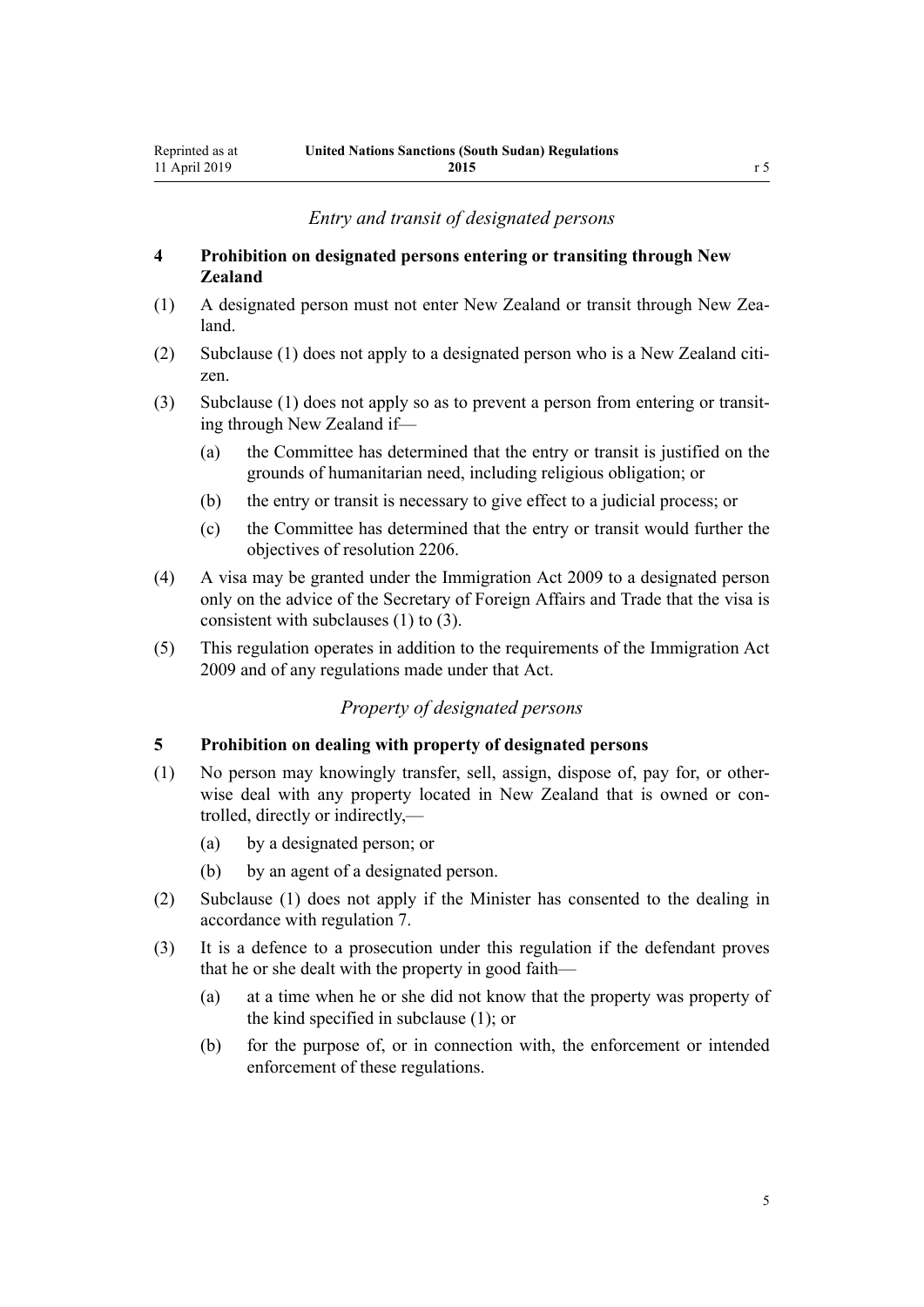# <span id="page-5-0"></span>**6 Prohibition on sending property to designated persons**

- (1) No person in New Zealand, and no New Zealand citizen outside New Zealand, may knowingly send, transfer, or deliver, or knowingly cause to be sent, transferred, or delivered, whether directly or indirectly, any property—
	- (a) to a designated person; or
	- (b) for the benefit of a designated person.
- (2) Subclause (1) does not apply if the Minister has consented to the sending, transfer, or delivery of the property in accordance with regulation 7.

*Minister's consent in relation to property of designated persons*

# **7 Minister may consent to activity prohibited by regulation 5(1) or 6(1)**

- (1) If the Minister consents to an activity under this regulation, the prohibitions in regulations  $5(1)$  and  $6(1)$  do not apply to the activity.
- (2) In deciding whether to consent to an activity under this regulation, the Minister must have regard to paragraphs 13, 14, and 15 of resolution 2206.
- (3) The Minister may consent to an activity prohibited by [regulation 5\(1\)](#page-4-0) or 6(1) if the Minister is satisfied that the activity is necessary—
	- (a) for a designated person to meet basic expenses, and notice of the Minister's intention to consent has been given to the Committee and the Committee has not, within 5 working days after receiving the Minister's notification, made a negative decision in respect of the dealing; or
	- (b) for a designated person to meet extraordinary expenses, and notice of the Minister's intention to consent has been given to the Committee and the Committee has approved the dealing; or
	- (c) for a designated person to satisfy a judicial, administrative, or arbitral lien or judgment that took effect before 3 March 2015, other than a lien or judgment for the benefit of a designated person, and notice of the Minister's intention to consent has been given to the Committee.
- (4) The Minister may consent to the following being added to an account:
	- (a) interest or other earnings due on the account:
	- (b) payments due under any contract, agreement, or obligation of a designated person that arose before the date of their designation.
- (5) The prohibitions in [regulations 5\(1\)](#page-4-0) and 6(1) apply to interest and other earnings and payments added to an account under subclause (4).
- (6) The Minister may consent to a payment being made by a designated person under a contract entered into before the person became a designated person if—
	- (a) the Minister is satisfied that the payment will not, directly or indirectly, be received by a designated person; and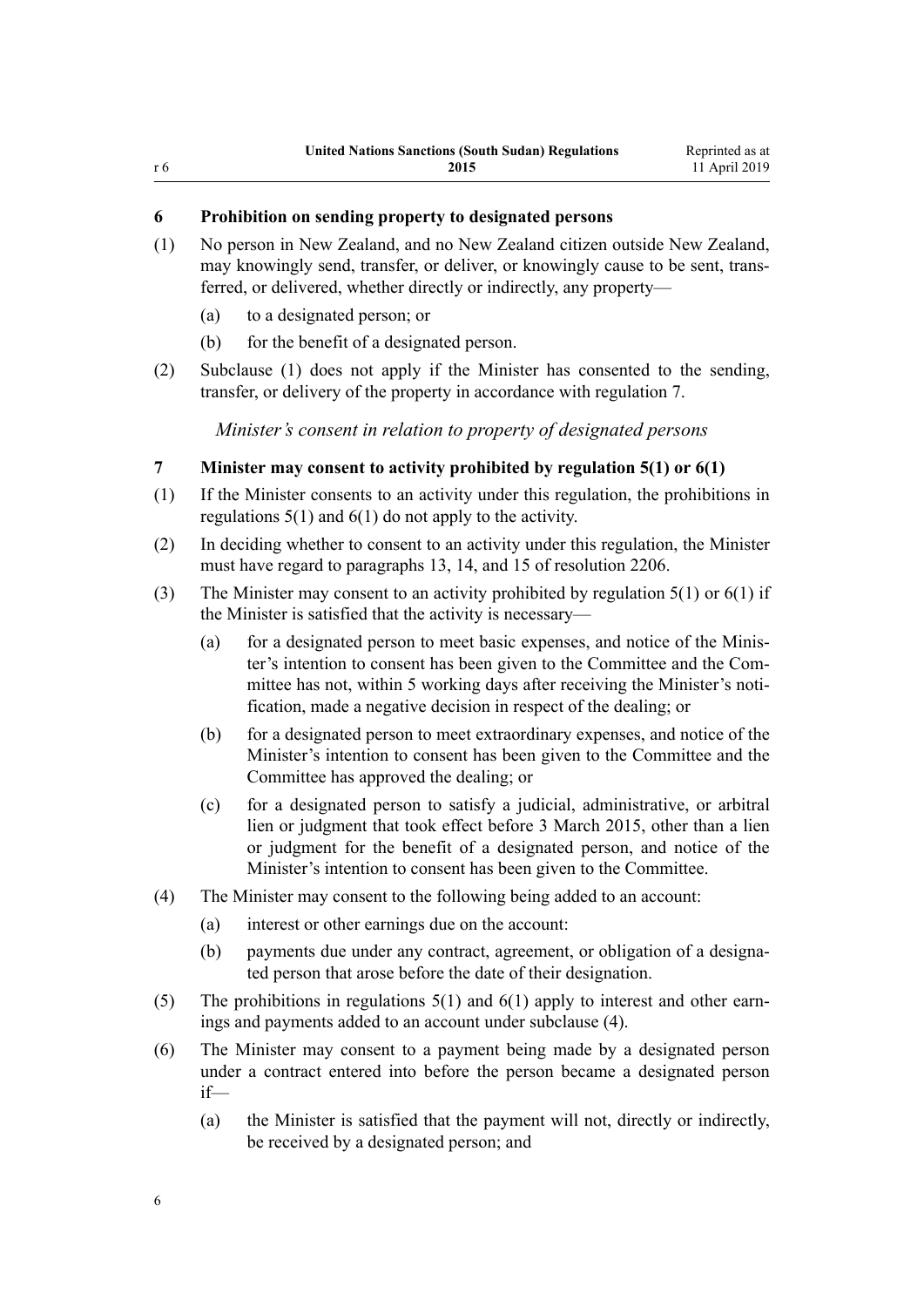<span id="page-6-0"></span>(b) at least 10 working days' notice of the Minister's intention to consent has been given to the Committee.

#### *Arms*

Heading: inserted, on 11 April 2019, by [regulation 6](http://legislation.govt.nz/pdflink.aspx?id=LMS163606) of the United Nations Sanctions (South Sudan) Amendment Regulations 2019 (LI 2019/48).

#### **7A Exporting arms to South Sudan**

- (1) A person must not directly or indirectly export arms to South Sudan knowing that the arms are intended to be exported to South Sudan, or are intended for use in, or for the benefit of, South Sudan.
- (2) Subclause (1) does not apply to the exportation of—
	- (a) arms intended solely for the support of, or use by, United Nations personnel (including the United Nations Mission in the Republic of South Sudan (UNMISS) and the United Nations Interim Security Force for Abyei (UNISFA)); or
	- (b) non-lethal military equipment intended solely for humanitarian or protective use, as notified in advance to the Committee; or
	- (c) protective clothing (including flak jackets and military helmets) temporarily exported to South Sudan by United Nations personnel, representatives of the media, humanitarian and development workers, and associated personnel for their personal use only; or
	- (d) arms temporarily exported to South Sudan by the forces of a State that is taking action, in accordance with international law, solely and directly to facilitate the protection or evacuation of its nationals and those for whom it has consular responsibility in South Sudan, as notified to the Committee; or
	- (e) arms to, or in support of, the African Union Regional Task Force intended solely for regional operations to counter the Lord's Resistance Army, as notified in advance to the Committee; or
	- (f) arms solely in support of the implementation of the terms of the 17 August 2015 Agreement on the Resolution of the Conflict in the Republic of South Sudan, as approved in advance by the Committee; or
	- (g) any other arms approved in advance by the Committee.

Regulation 7A: inserted, on 11 April 2019, by [regulation 6](http://legislation.govt.nz/pdflink.aspx?id=LMS163606) of the United Nations Sanctions (South Sudan) Amendment Regulations 2019 (LI 2019/48).

#### **7B Loading arms onto craft**

The master or pilot-in-command of a craft must not allow arms to be loaded onto the craft knowing that the arms are intended to be exported to South Sudan, or are intended for use in, or for the benefit of, South Sudan.

Regulation 7B: inserted, on 11 April 2019, by [regulation 6](http://legislation.govt.nz/pdflink.aspx?id=LMS163606) of the United Nations Sanctions (South Sudan) Amendment Regulations 2019 (LI 2019/48).

7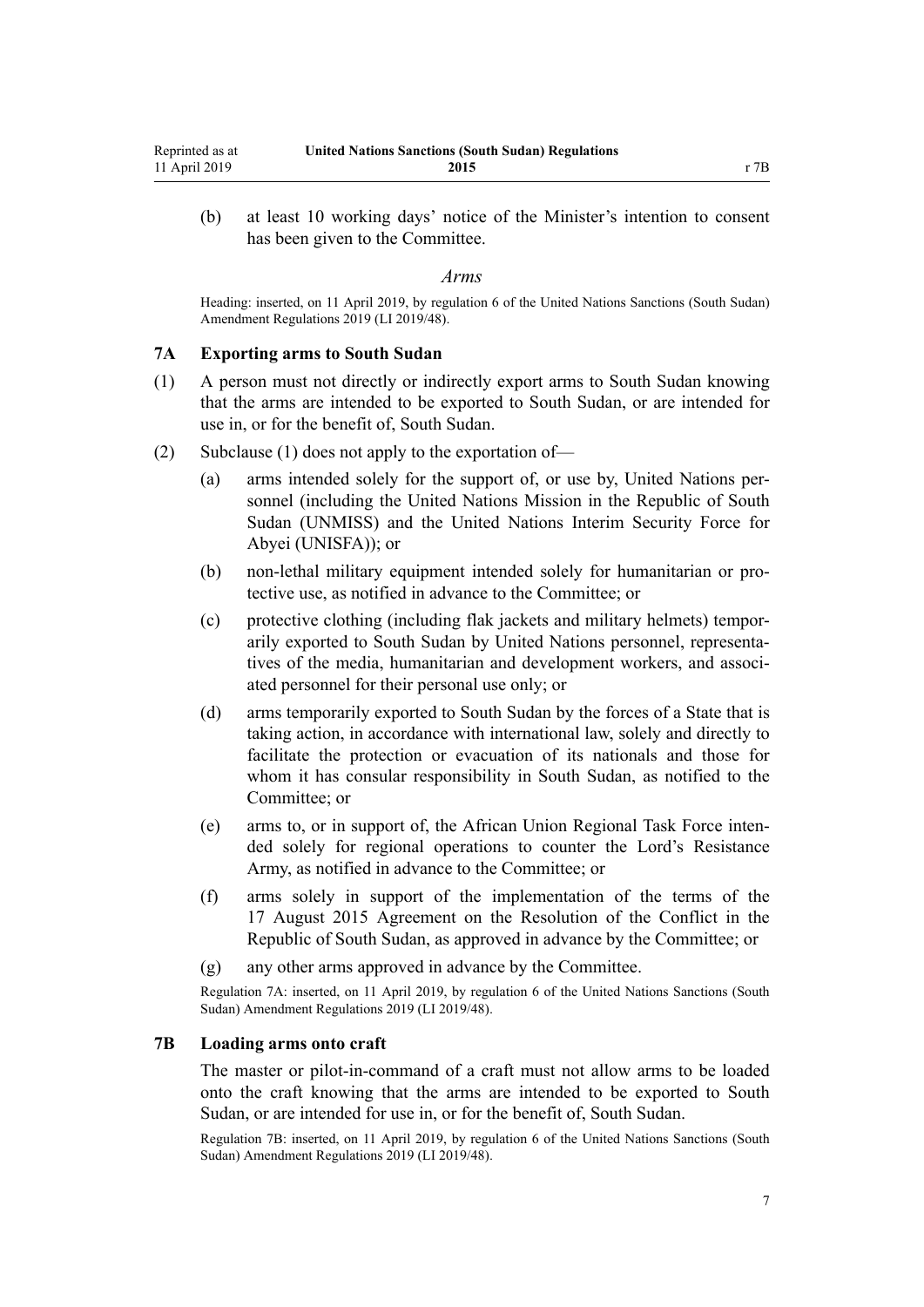# <span id="page-7-0"></span>**7C Customs may refuse certificate of clearance**

Customs may refuse to grant a certificate of clearance in respect of a craft that a Customs officer has reasonable cause to suspect is loaded with arms that are intended to be exported to South Sudan, or are intended for use in, or for the benefit of, South Sudan.

Regulation 7C: inserted, on 11 April 2019, by [regulation 6](http://legislation.govt.nz/pdflink.aspx?id=LMS163606) of the United Nations Sanctions (South Sudan) Amendment Regulations 2019 (LI 2019/48).

#### **7D Application of Customs and Excise Act 2018**

- (1) The provisions of the [Customs and Excise Act 2018](http://legislation.govt.nz/pdflink.aspx?id=DLM7038920) (except [sections 388](http://legislation.govt.nz/pdflink.aspx?id=DLM7039857) and [389](http://legislation.govt.nz/pdflink.aspx?id=DLM7039858)) apply in relation to arms that are intended to be exported to South Sudan, or are intended for use in, or for the benefit of, South Sudan, as if they were goods the exportation of which is prohibited under [section 96](http://legislation.govt.nz/pdflink.aspx?id=DLM7039309) of that Act.
- (2) The Comptroller of Customs must give any of those arms to which the Crown has title as forfeited goods to a person authorised in writing by the Secretary of Foreign Affairs and Trade to receive the arms (instead of disposing of the arms under [section 189\(2\)](http://legislation.govt.nz/pdflink.aspx?id=DLM7039445) of the Customs and Excise Act 2018).

Regulation 7D: inserted, on 11 April 2019, by [regulation 6](http://legislation.govt.nz/pdflink.aspx?id=LMS163606) of the United Nations Sanctions (South Sudan) Amendment Regulations 2019 (LI 2019/48).

## **7E Dealing with arms**

- (1) A person must not sell, transfer, or otherwise deal with any arms knowing that they are intended to be supplied, sold, or transferred, directly or indirectly, to South Sudan, or are for use in, or for the benefit of, South Sudan.
- (2) Subclause (1) applies to—
	- (a) a person in New Zealand; and
	- (b) a New Zealand citizen in any place outside New Zealand.

Regulation 7E: inserted, on 11 April 2019, by [regulation 6](http://legislation.govt.nz/pdflink.aspx?id=LMS163606) of the United Nations Sanctions (South Sudan) Amendment Regulations 2019 (LI 2019/48).

#### **7F Carrying arms on New Zealand craft**

- (1) A person must not use a New Zealand craft to carry arms knowing that—
	- (a) the craft is carrying arms; and
	- (b) the carriage is, or forms part of, the carriage of those arms from any place to South Sudan.
- (2) Subclause (1) applies to,—
	- (a) in the case of a New Zealand registered craft,—
		- (i) the owner of the craft; and
		- (ii) the master or pilot-in-command of the craft:
	- (b) in the case of a New Zealand chartered craft,—
		- (i) the charterer of the craft; and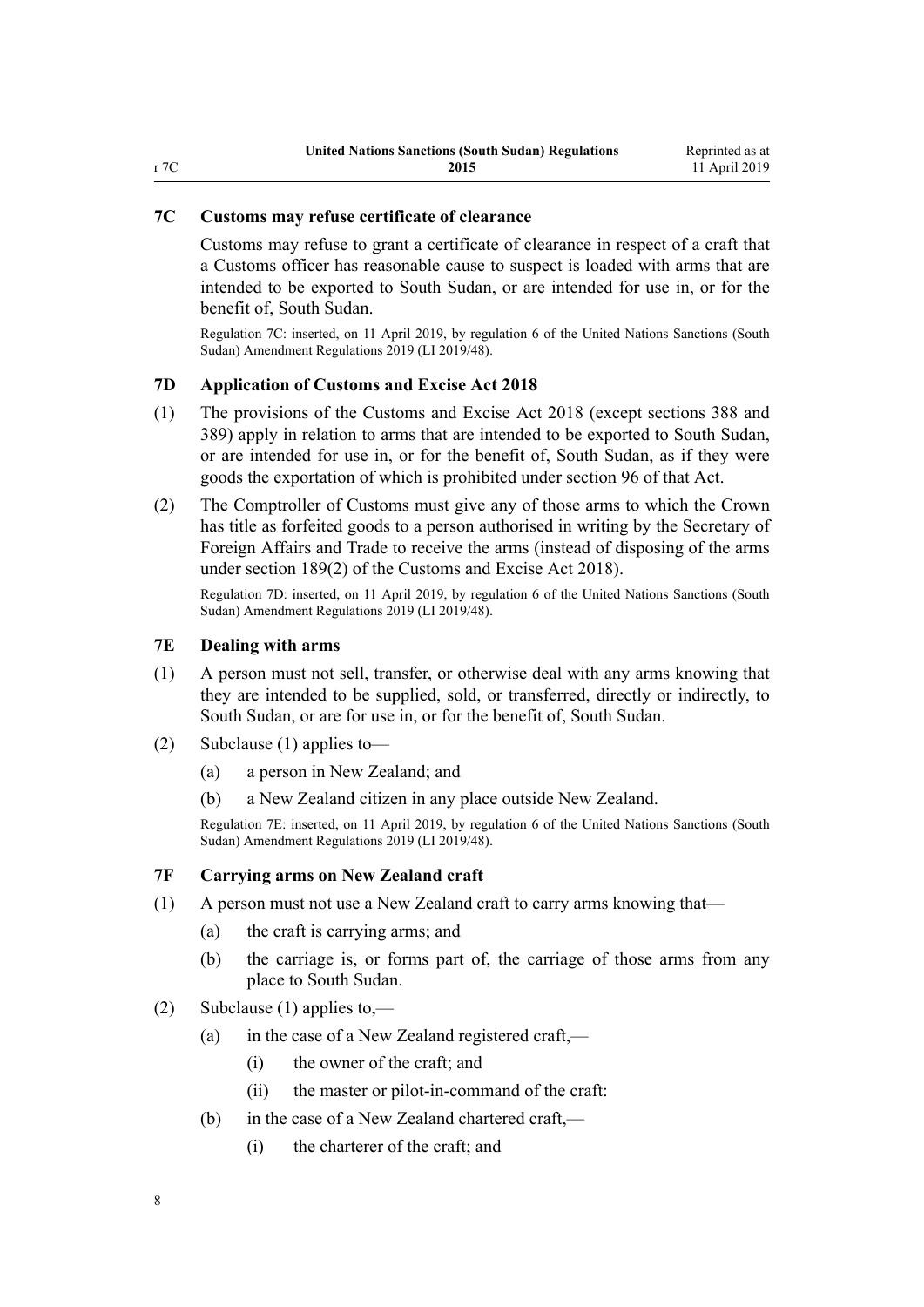<span id="page-8-0"></span>(ii) the master or pilot-in-command of the craft, if the master or pilot is a New Zealand citizen.

Regulation 7F: inserted, on 11 April 2019, by [regulation 6](http://legislation.govt.nz/pdflink.aspx?id=LMS163606) of the United Nations Sanctions (South Sudan) Amendment Regulations 2019 (LI 2019/48).

## **7G Providing assistance or training**

- (1) A person must not provide any assistance or training relating to military activities or to the provision, maintenance, or use of any arms, knowing that the assistance or training is provided to a person in South Sudan.
- (2) Subclause (1) applies to—
	- (a) a person in New Zealand; and
	- (b) a New Zealand citizen in any place outside New Zealand.
- (3) Subclause (1) does not apply to—
	- (a) assistance or training intended solely for the support of or use by United Nations personnel (including the United Nations Mission in the Republic of South Sudan (UNMISS) and the United Nations Interim Security Force for Abyei (UNISFA)); or
	- (b) technical assistance or training related to non-lethal military equipment intended solely for humanitarian or protective use, as notified in advance to the Committee; or
	- (c) technical training or assistance to or in support of the African Union Regional Task Force intended solely for regional operations to counter the Lord's Resistance Army, as notified in advance to the Committee; or
	- (d) technical training or assistance solely in support of the implementation of the terms of the 17 August 2015 Agreement on the Resolution of the Conflict in the Republic of South Sudan, as approved in advance by the Committee.
- (4) In subclause (1), **assistance** includes, without limitation, any of the following:
	- (a) technical assistance:
	- (b) any kind of financial assistance:
	- (c) advice and assistance relating to the repair, servicing, or refurbishment of arms:
	- (d) the provision of armed mercenary personnel.

Regulation 7G: inserted, on 11 April 2019, by [regulation 6](http://legislation.govt.nz/pdflink.aspx?id=LMS163606) of the United Nations Sanctions (South Sudan) Amendment Regulations 2019 (LI 2019/48).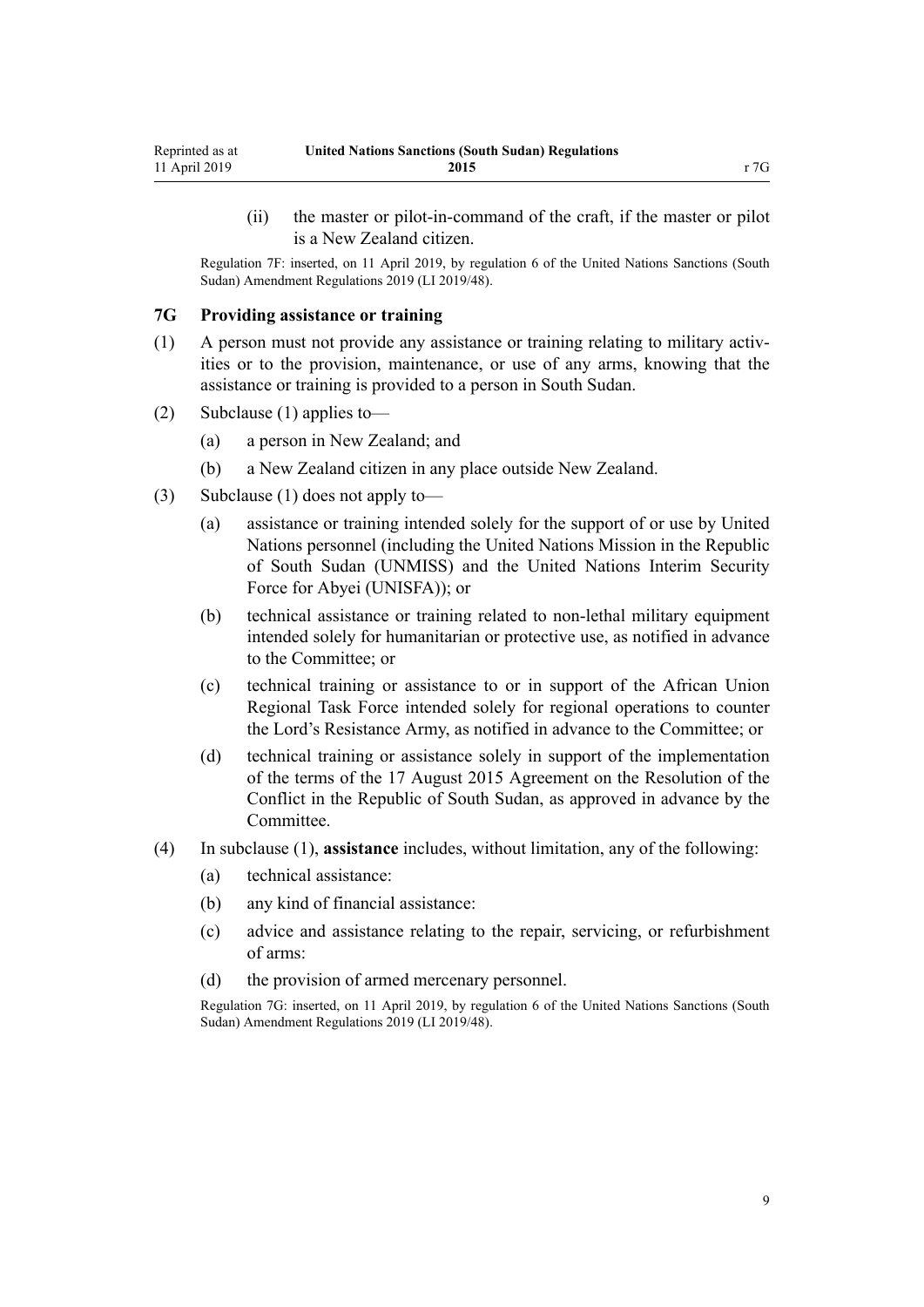# *Miscellaneous provisions*

# <span id="page-9-0"></span>**8 Offences**

Every person commits an offence against these regulations, and is liable accordingly under [section 3](http://legislation.govt.nz/pdflink.aspx?id=DLM240511) of the United Nations Act 1946, who breaches or fails to comply with any of the provisions of these regulations.

### **9 Attorney-General's consent and certificate in certain cases**

If an offence against these regulations is alleged to have been committed outside New Zealand, a prosecution for the offence may not be commenced without—

- (a) the Attorney-General's consent; and
- (b) the Attorney-General's certificate that it is expedient that the proceedings be commenced.

Michael Webster, Clerk of the Executive Council.

Issued under the authority of the [Legislation Act 2012](http://legislation.govt.nz/pdflink.aspx?id=DLM2997643). Date of notification in *Gazette*: 4 June 2015.